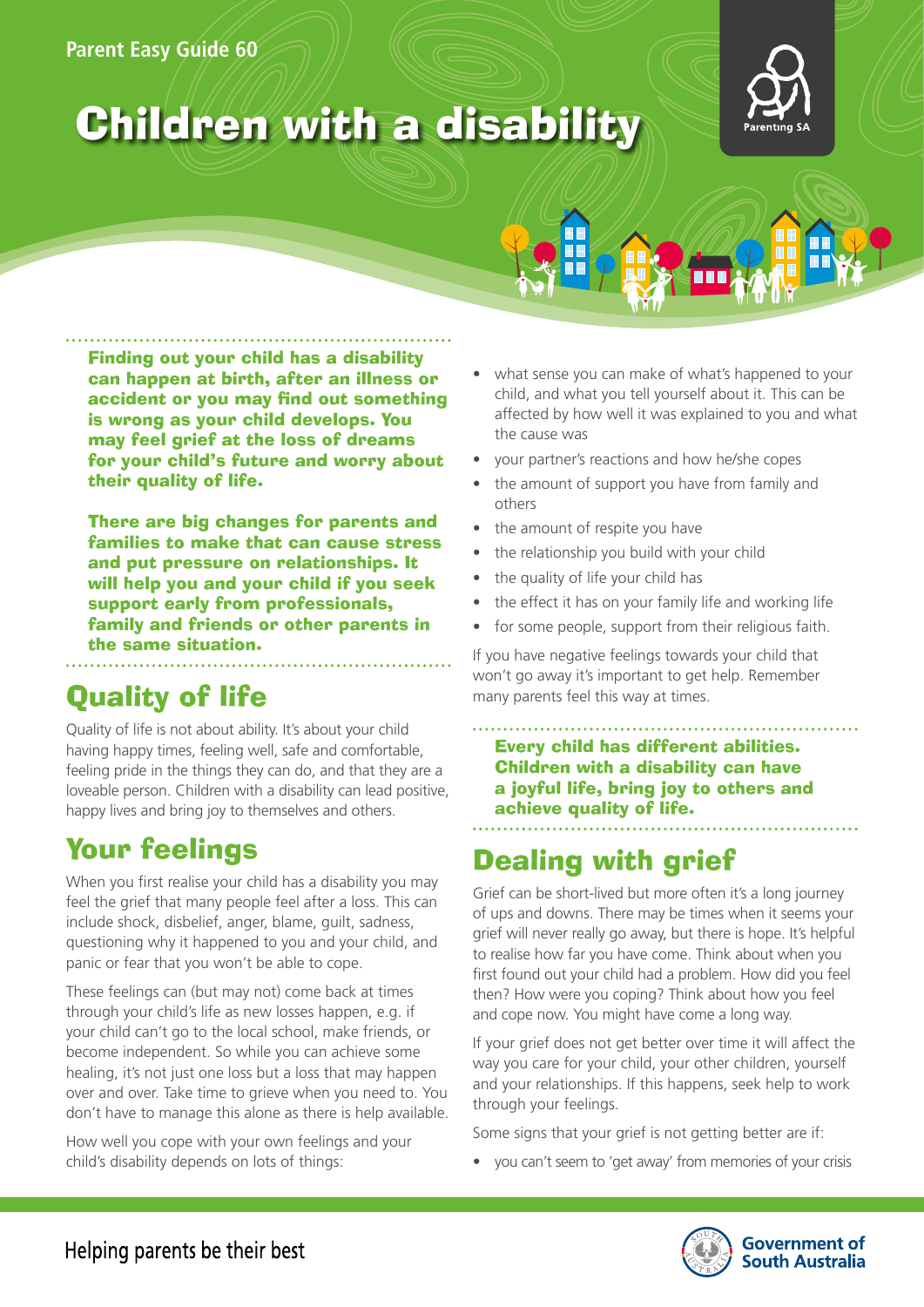

- you can't really accept your child as they are, but still believe they will have great outcomes in ways they cannot
- you continue to be very angry or feel very guilty
- you are still looking for a reason it happened, after you have had all the possible information
- you can't see any of the challenges but think of it all as a blessing.

If you still have any of these feelings after a year or so, it's worth talking it over with someone.

### Your needs and rights

This is your child and you have the right to say what you want for them and to be heard. You have the right to:

- an explanation of what has happened and why, as often as you need to hear it
- information about your child's condition and how it will be managed, and to feel you can have some control of this
- encouragement, respect and privacy
- be treated with dignity both you and your child
- a break from caring for your child
- to seek opinions from a range of professionals.

### Your child's needs and rights

Your child has the right to:

- information about what has happened
- know the words about their disability
- information about their day to day care and treatment
- ask questions
- have as much say as possible over what happens to them
- be treated with respect
- the chance to achieve as much as they can
- be valued as a person
- the chance to have friends
- help to deal with being seen as different by other people.

You have the right to expect the same standard of health care and support for your child with a disability as for any other child.

### Relationships in your family

Having a child with a disability can put stress on family relationships. It's important to deal with this for your child's sake as well as your own. It's easy to be overwhelmed and spend all your time and energy on your child with a disability and not others. It may help to:

- share your feelings with your partner and listen to theirs
- share the daily tasks this says 'we're both in this together'
- make time to spend with your partner  $-$  this may be hard to do but is very important
- remember your other children they have as much right to your love and attention as your child with a disability. Spend time with them so they won't feel ignored or unhappy. Don't put too much responsibility on them.

### **Grandparents**

The support of grandparents can be great for you and your other children. There can be special challenges when a grandchild has a disability.

- Grandparents feel pain for their own child as well as for their grandchild and may worry about the future.
- Some may not want to accept the child has a disability and may act as if it has not happened to avoid the pain.
- Share your feelings and grief so you can help each other.
- Grandparents are suffering from the loss at the same time as the parents, and may not be able to give parents the support they need.
- Some grandparents may blame one of the parents.
- Make sure grandparents know about the disability and the treatment available.

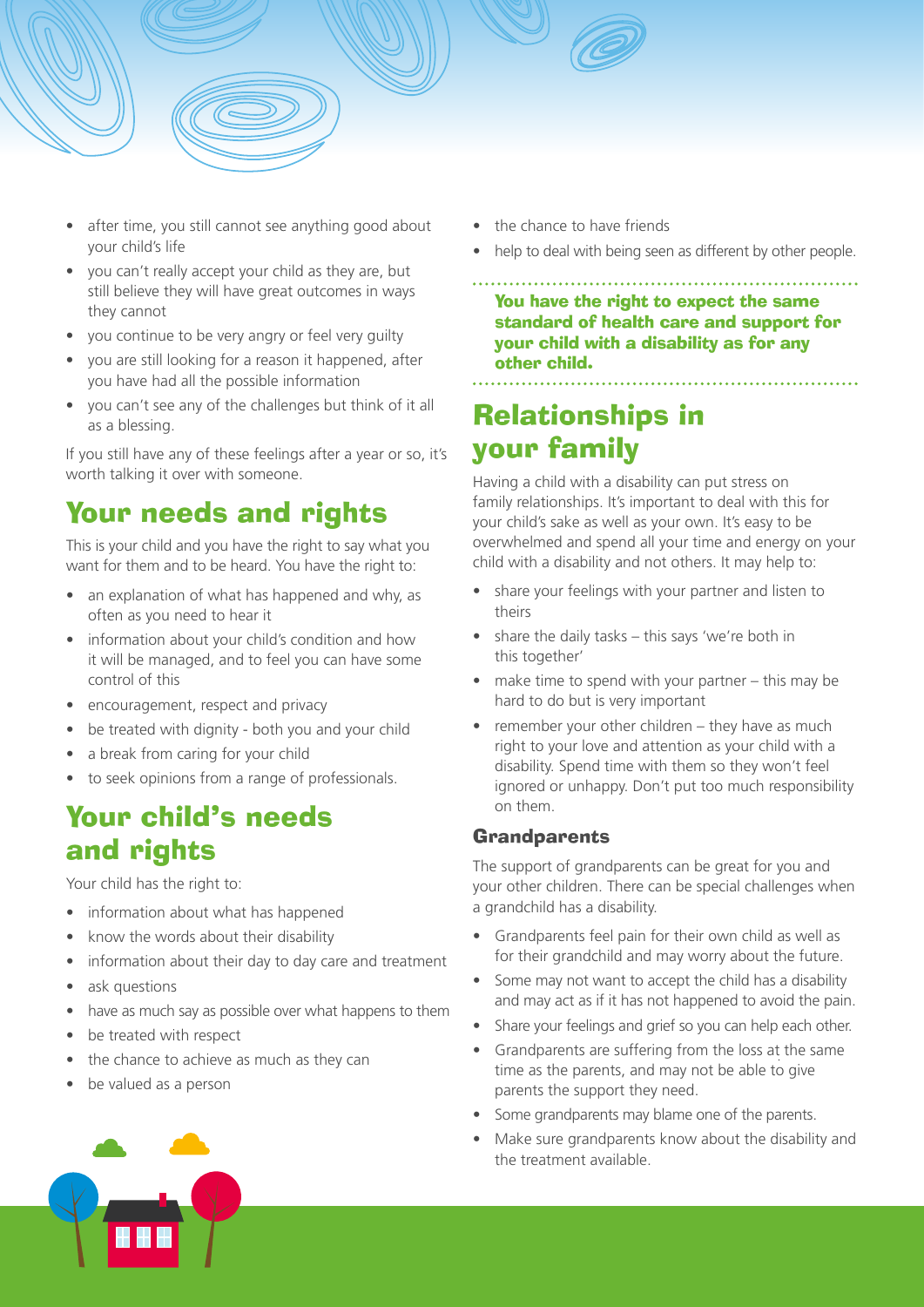- Respect grandparents' feelings about what they can do to help. They may feel they have done their child rearing and want to have time to themselves.
- Grandparents from some cultures may find it harder to accept disability. It might help to get support from a community leader.

### What parents can do

- Take care of your health and wellbeing. Make sure you get breaks when you can – caring for a child with a disability can be very demanding. Accept offers of help.
- Think of yourself as a partner with professionals. Ask questions, e.g. what can you do to help, what other help is there for you and your child?
- Try to focus on what your child can do, rather than what they can't.
- Try to let go of worries about the future and think about the everyday successes.
- Value your own strengths for coping, such as a sense of humour.
- Make the effort to keep in touch with supportive family members and friends.
- Let your child experience things for themselves, including taking some risks.
- Teach your child about caring for themselves.

It can help to find a support group of parents with similar experiences. Keep up your contact with supportive family and friends.

### Helping children to learn

It is often easier and quicker for parents to do things for children with a disability, rather than help them learn to do things. Being able to do even small things is one way children feel capable and good about themselves.



Children with a disability have fewer things they can do, so it's worth the time and effort to teach them to do what they can. You could:

- show them how to do things you may have to do this over and over. Talk about what you are doing as you do it, e.g. dressing them
- break down tasks into small parts so your child feels capable even before they can do the whole thing, e.g. pulling up pants as the first step to be proud of when toilet training
- try not to criticise. Focus on the bits they get right. Try again when things go wrong
- don't expect too much your child may get upset and frustrated. On the other hand, give them the chance to try things without rushing in to help too soon
- find things your child can do to help even if they just hold a bowl while you peel the vegetables. Let them see that you value the help. Everyone feels better if they can do things to help
- contact an occupational therapist they can often help with tasks that seem too hard for children to manage
- show your child you have faith in them.

Children and young people with disabilities can go on learning new basic skills well after other children have learned these things.

### Learning about safety

Many parents try to look after their children so well they never leave them in an unsafe situation. It's important to protect children but you can't be there all the time. As they get older, help children learn safety rules as far as they are able. Try not to frighten them about what might happen. Give lots of encouragement for small successes.

Help them to learn according to what is suitable for their age and development, what they can understand and are able to do. Teach:

• how to keep safe at home, e.g. around fire, water, electricity, pets, answering the phone or knocks at the door. You might have a rule about taking medicines so that they can only take it if you (or a named person) give it to them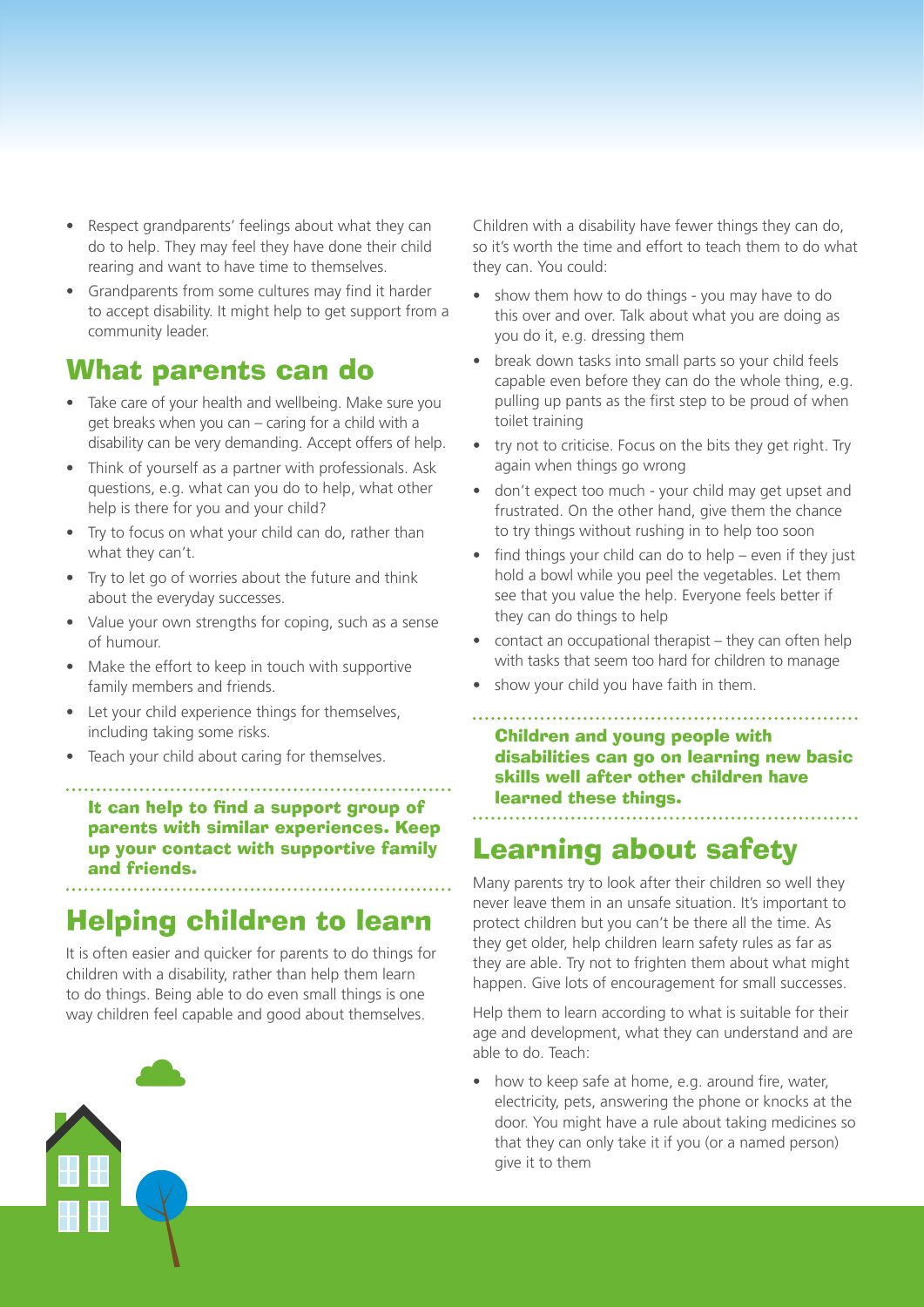- to stay within safe boundaries, e.g. within your home fence or other areas
- how to behave while you are shopping or visiting other places
- how to stay safe when using roads, footpaths or public transport
- their home address, phone number or your mobile phone number - so they know how to contact you or tell others. Make sure these are written down and carried with your child if needed
- how to use the home phone or their mobile phone to call you or another trusted person, and how to call an emergency number for help.

Try to find the balance between

protecting your child and letting them be as independent as they can. All children need the chance to be their best.

# Child care and school

Many children with disabilities go to mainstream childcare centres, preschools and schools. Wherever they go, it's a large part of their lives and important it works well for them. Speak to staff well before your child is ready to start. Make sure they know your child's needs and abilities and can put supports in place. Some issues can be:

- the need for wheelchair ramps, suitable desks or computers
- the need for additional learning support staff and input from services such as speech or occupational therapy
- teachers understanding the condition, and what your child is able to do or needs help with
- your child missing school and losing touch with friends due to attending appointments or being unwell
- bullying and teasing.

### What parents can do

- Check out the service or school first and make sure it's right for your child. Take your child with you when you visit.
- Ask about extra resources from education, health or other agencies, e.g. support staff, computers, ramps.
- Help your child learn to manage their own clothes and needs as far as possible so they can feel and be independent.
- Find out what school activities your child can take part in, e.g. drama, music and outings. Being part of things can make children feel much happier and more confident.
- Let the teachers know if tiredness, pain or coordination problems make it hard for them to do some tasks. All your child's teachers need to know about this, not just classroom teachers. Support from teachers is very important.
- It may help to have a health professional come to the school and talk to the children and staff about your child and how they can help.
- Try to arrange medical appointments during school holidays so your child misses as little school as possible.
- Friends are very important for your child so encourage friendships where you can. Make it easy for your child's friends to visit your home.

Keep up contact with teachers so any problems can be sorted out early and you can all share successes too.

### Coping with prejudice and bullying

People with a disability are at greater risk of being teased, bullied or mis-treated. You can help your child to deal with this.

• Ask what practices childcare centres, preschools or schools have to deal with discrimination and bullying before you enrol your child - most have anti-bullying policies.



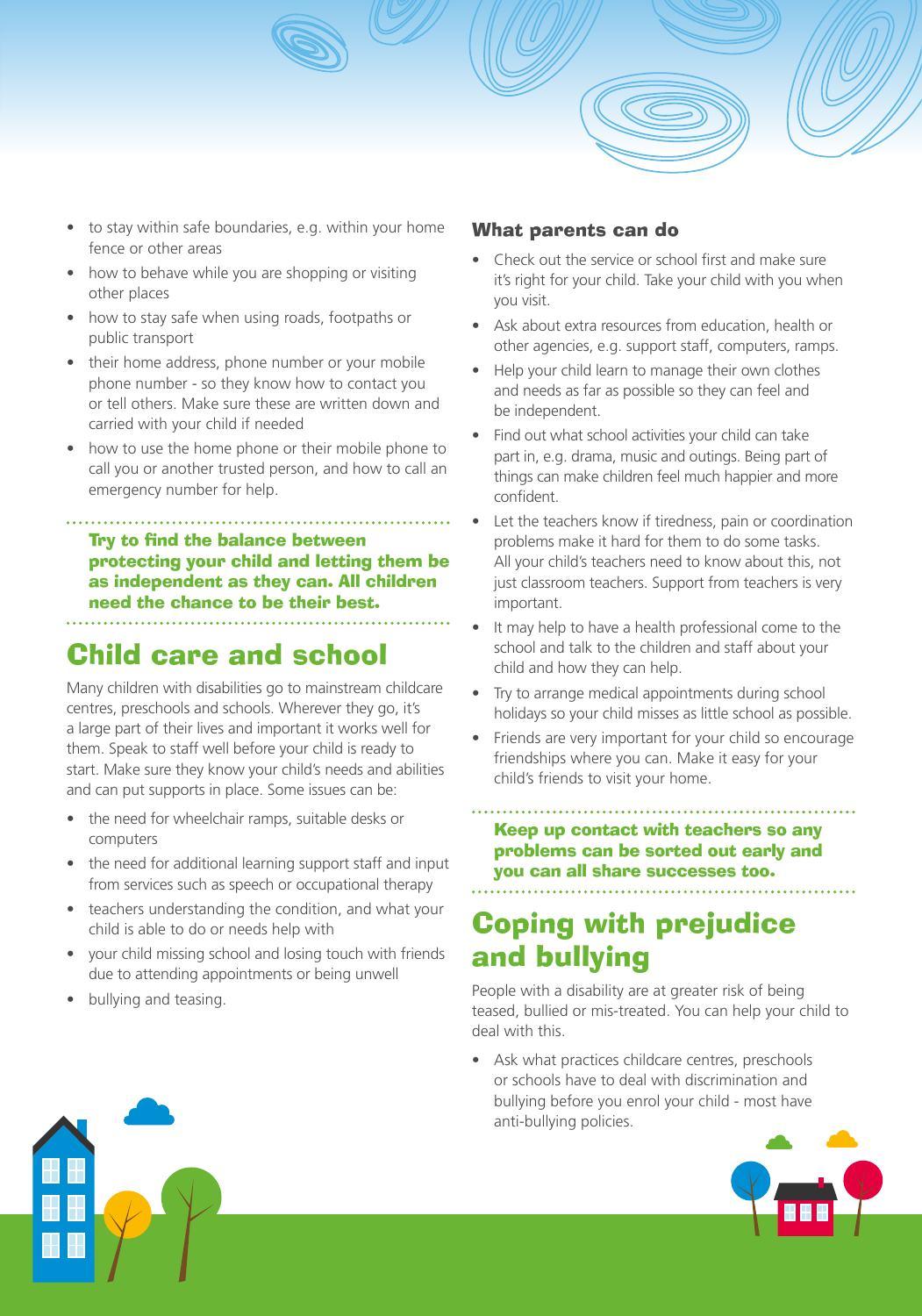

- Help your child understand it is not their fault. The problem is with the other person, not them.
- Help your child to play with children who can do the same sorts of things they can (even if they are in a mainstream school) so they can have friendships on an equal basis.
- Make sure they know not to retaliate, and to tell you, their teacher or another trusted adult. Seek help for them yourself.

### Keeping children safe from sexual abuse

Children with a disability are at a higher risk of sexual abuse. As far as your child is able, it is important that they have some understanding about bodies and privacy and how to tell others if something worries them. Help them to understand:

- their whole body is private and no one is allowed to touch the private sexual parts of others
- how to say 'No' when someone makes them feel scared, sad or uncomfortable
- that 'secrets' are to be shared, even though they might upset someone.

It can help to teach children:

- the correct names for parts of the body so they are better able to communicate about them
- rules about privacy
- to be as independent as possible in dressing, hygiene, toileting and eating
- to tell you or another trusted person if they feel unsafe or uncomfortable.

### The online world

Using mobile phones, the internet and social networks can be a source of entertainment, support and connection with others for children and young people with a disability. Consider the pros and cons for your child - what they would gain and what would be involved in keeping them safe. You may need to be closely involved with what they do. Talk with them about who they are in contact with and not sharing personal information. See the end of this Guide for sources of advice about online safety, and Parent Easy Guide 'Cybersafety'.

### Growing up

As your child grows up there will be new challenges to face. Some parents try to avoid these by keeping their child young and avoiding new situations. You can help prepare for the process of growing up and 'letting go'.

- Involve your child in deciding about their own care as much as they can.
- Let them practise being more independent, e.g. weekends in respite care, trips away, belonging to groups.
- Growing up can present emotional problems for young people, as they may want to be part of the group but find it hard, or have many limits on what they can do. They will realise more and more the differences between them and others. If you are worried about your child's emotional health talk with your doctor or health professional.
- Be aware that some young people may need help to cope with sexual feelings and how to express them in an acceptable way. They may need support to deal with friendships and relationships.
- As your child gets older, find out about options for their future care. Transitions like this can take some time to arrange, and it's good if your child has your support to adapt to changes.